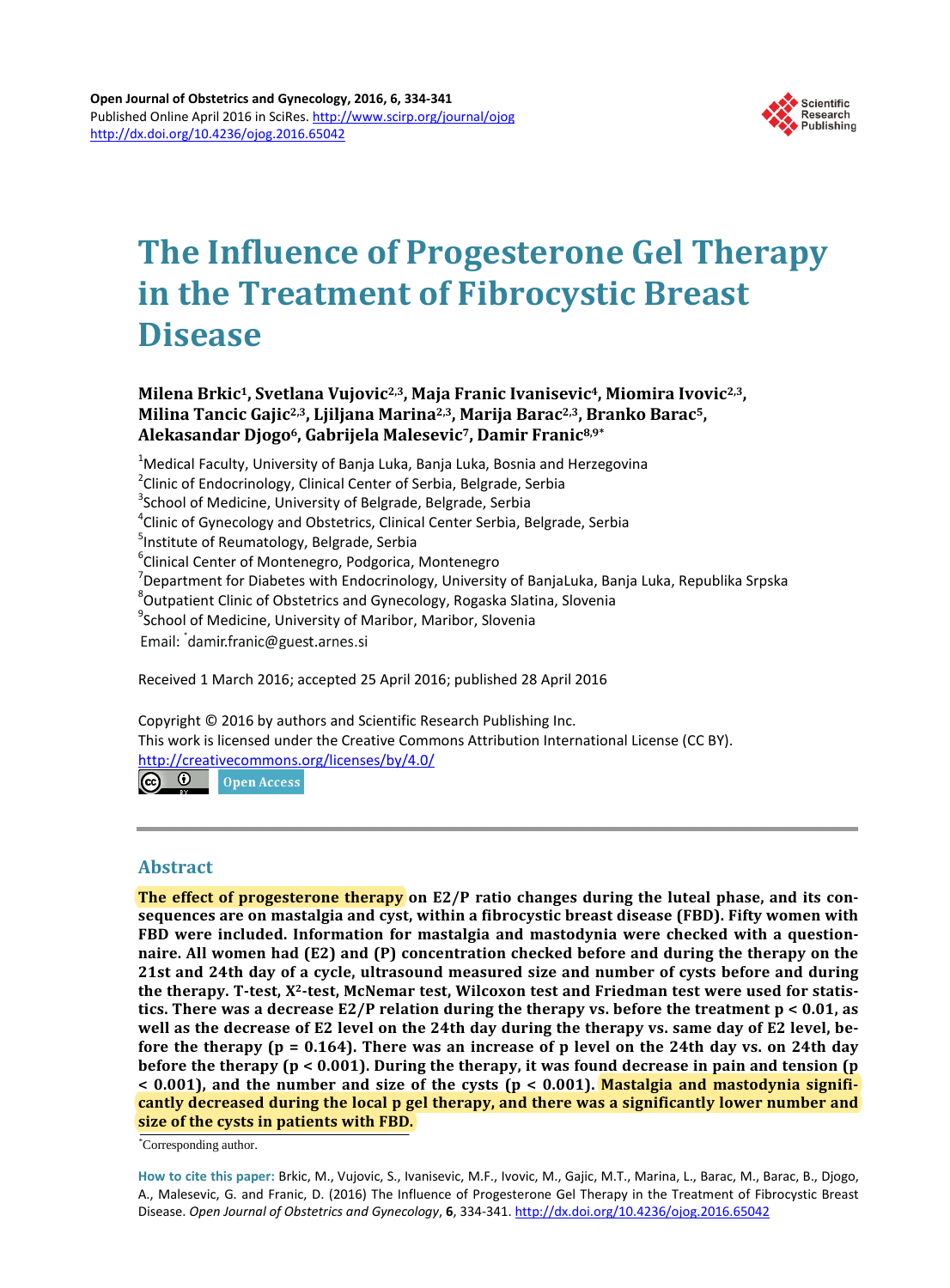# **Keywords**

**Progesterone, Mastalgia, Mastodynia, Fibrocystic Breast Disease**

# **1. Introduction**

Fibrocystic breast disease (FBD) is a condition with high incidence in women during the reproductive age [\[1\].](#page-6-0) The incidence of benign breast disease within a population is 13.5% to 42% [\[2\].](#page-6-1) The hormonal changes, predominantly in estradiol and progesterone, as well as growth factors like the epidermal growth factor (EGF) and tissue growth factor *α* (TGF*α*) are the key factors in understanding the development and etiology of FBD. It is believed that higher concentrations of estradiol and lower concentration of progesterone in the midluteal phase, their disbalance and changed ratio can be the key factor in etiology of FBD [\[3\].](#page-6-2) Literature data are not consistant about these changes and further studies are needed. Having in mind the incidence of fibrocystic breast disease, detection of sex hormone in more details is very important. Nevertheless, relative hyperestrogenia and hypoprogesteronaemia, as well as changed estradiol/progesterone  $(E_2/P)$  ratio, encouraged some researchers to base the therapeutic approach on the use of progesterone preparations. Recently, there was more data about exogenous natural progesterone and synthetic selective progesterone that they do not stimulate cell proliferation [\[4\],](#page-6-3) decrease number and expression of the estrogen receptors, or in the other words have anti estrogen effect [\[5\]](#page-6-4) [\[6\].](#page-6-5) Progesterone used in a form of gel acts locally on the epithelium and breast vessels. Due to solubility characteristics, progesterone gel has effects on the site of applications and doesn't have a systemic effect. It results in increase of 17-*β*-hydroxysteroid dehydrogenase which is the most important factor in estradiol metabolism. Adding progesterone there is short-term increase in differentiation and proliferation of epithelial tissue within the first 24 hours followed by a strong inhibition [\[7\]](#page-6-6)[-\[9\].](#page-6-7) Progesterone antiproliferative effect on epithelial breast cells depends on kind of preparation and way of using, dose and duration of its administration [\[10\].](#page-6-8) There are no consistant data in the literature about the effects of oral contraceptive (OC) on benign breast disease. The low estrogen dose within combined OC, lower than 50 mcg reduces the risk of atypical fibroadenoma [\[11\].](#page-6-9) A majority of studies examining estradiol and progesterone detected only on the  $21<sup>st</sup>$  day of the cycle, coming to conclusion that cycle is ovulatory and there were no hormonal changes. During the luteal phase, the most prominent changes are from day 21<sup>st</sup>-24<sup>th</sup> and minimum of data have to be completed with detection estradiol and progesterone in these days. The objective of this study was to examine changes of E2/P ratio on days  $21<sup>st</sup>$  and  $24<sup>th</sup>$ , and compared it with the ratio during therapy with progesterone gel.

## **2. Methods**

This retrospective study was done in Clinic of endocrinology, diabetes and diseases of metabolism, Clinical center of Serbia, Belgrade, Serbia. Fifty women with mastalgia were recruited from out patient subjects and tested before and during the sixth months of therapy with progesterone gel.They were younger than 40 years of age (32.5  $\pm$  5.04). Median BMI was 22.4  $\pm$  4.0 kg/m. The number of birth were 1.04  $\pm$  0.5, most of them (45/90%) had regular menstrual cycle with premenstrual syndrome (PMS). The ultrasound examination confirmed presence of simple breast cysts. In order to find out the etiology of FBD, hormonal analysis were done during the  $21<sup>st</sup>$  and  $24<sup>th</sup>$  day of the menstrual cycle before and during the treatment. They were treated with local progesterone therapy in a form of progesterone gel application (natural micronized progesterone-1 g) from the  $16<sup>th</sup>$  to 26<sup>th</sup> day of cycle during the luteal phase with the gel dose applicator which contains 0.025 g of progesterone, on both breast, except nipples, two times a day for a 6 month period.

Pregnant women, women with a recent skin changes or documented allergic reaction to some of the hormonal estrogen-progesterone preparations, women with absolute or relative contraindications for estrogen and progesterone therapy (breast cancer, other existing cancer, thrombosis and thrombophilia, porphyria and liver and kidney insufficiency, endometriosis, uterine myoma, endometrial hyperplasia, prolactinoma, hyperthyroxinemia, diabetes mellitus, hyperlipoproteinemia, hypertension, liver adenoma, previously present and cured melanoma, meningioma, epilepsy) were excluded from the study. Blood analysis for follicle stimulating hormone (FSH), luteinizing hormone ( LH), estradiol (E2), prolactin (PRL) dehydroepiandrosteron sulphate (DHEAS), free testosterone (T), androstendion, free thyroxine (fT4), thyreostimulating hormone (TSH) were taken at 8 am on day 2 of the cycle to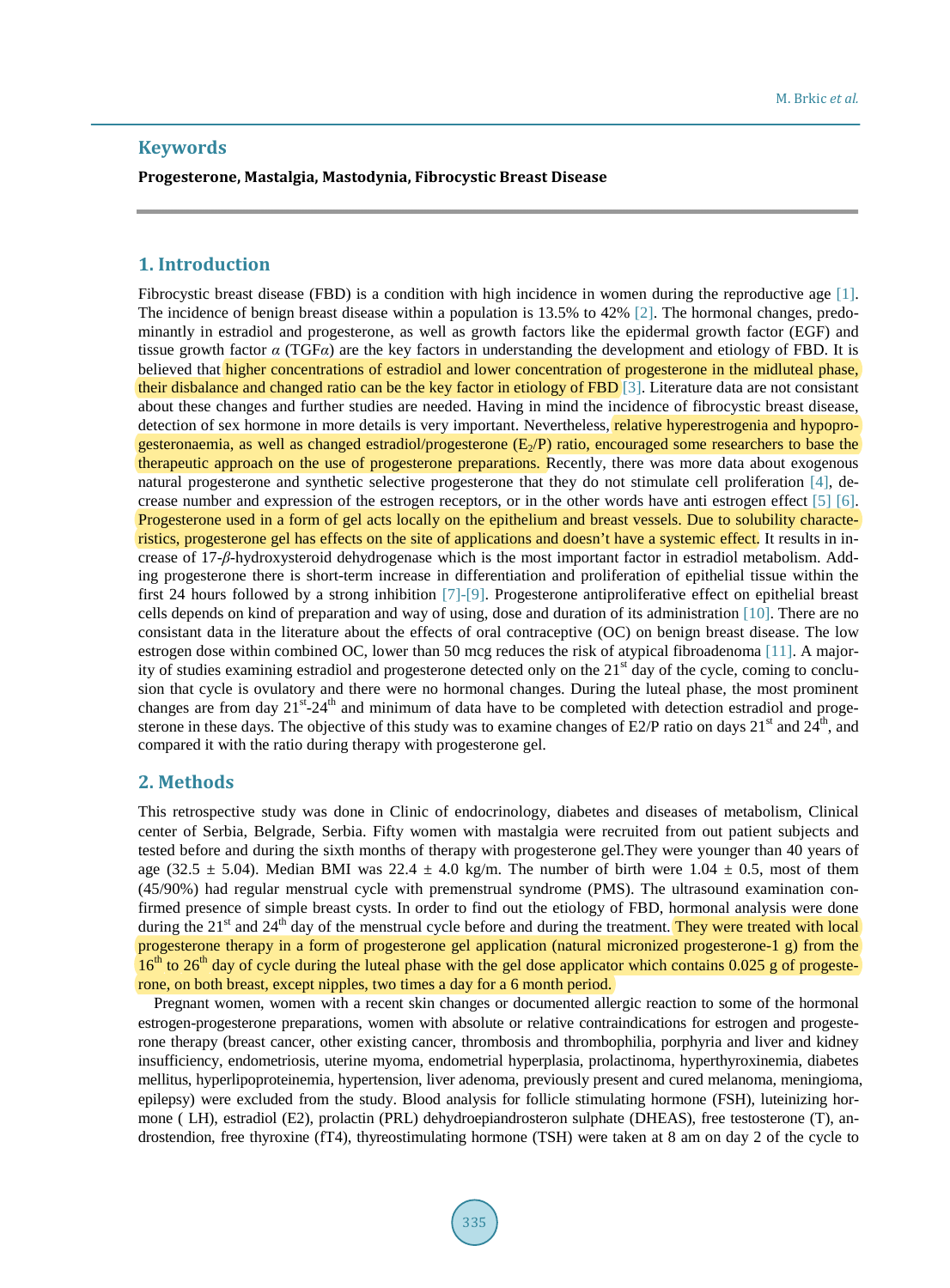exclude other diseases. Blood samples for E2, progesterone (P), PRL were taken at 8 am on the  $21<sup>st</sup>$  and  $24<sup>th</sup>$  day of the cycle. Hormonal analysis were done with RIA (ECLIA) method on Roshe immunoassay analyzer (modular analitics E170). Ultrasound examinations of the breast were done by Esaote My Lab 50 and linear multi frequency high resolution probe was used, LA 523 13-4 MHz, linear 46 mm. Statistical analysis was done with the Statistica StatSoft program. Results were presented as median value ± standard deviation. Statistical significance was set at P  $< 0.05$ . T test was used for determining the correlation and statistical significance of sex hormones before and during the treatment, size and number of cysts before and during the treatment. McNemar test and  $X<sup>2</sup>$  was used for correlation between historical and clinical findings (pain, tension) before and during the treatment. Wilcoxon signed-rank test allowed us to determine the individual difference between the progesterone concentration levels.

# **3. Results**

Prior to therapy estradiol levels were higher during the luteal phase, compared to period during the therapy.

Significant decrease of estradiol value on the  $24<sup>th</sup>$  day during the therapy was found, compared to the same day before progesterone gel therapy  $(130.6 \pm 126.8 \text{ pg/ml vs. } 119.3 \pm 59 \text{ pg/ml})$  (p = 0.164) ([Figure](#page-2-0) 1).

The most important changes were detected in progesterone values. Significant increase for progesterone was found.

During the therapy on the 24<sup>th</sup> day compared to the same day before the therapy (6.9  $\pm$  5.3: 15  $\pm$  9.5 ng/ml), (p < 0.001) (**[Figure](#page-2-1) 2**).

<span id="page-2-0"></span>Having in mind the fact that estradiol and progesterone were hormones which controlled each others, number of receptors and activity, not just a simple values, but their ratio represented the most important factor leading to fibrocystic breast disease, myoma arising, luteal phase disturbances etc. In all tested women with FBD, E2/P increased from  $21<sup>st</sup>$  to  $24<sup>th</sup>$  day before therapy, while progesterone gel therapy induced decreasing of ratio and sharply reducing mastopathy and cysts volume (**[Figure](#page-3-0) 3**).



<span id="page-2-1"></span>



Figure 2. Concentration of progesterone 21<sup>st</sup> and 24<sup>th</sup> day before and during the therapy.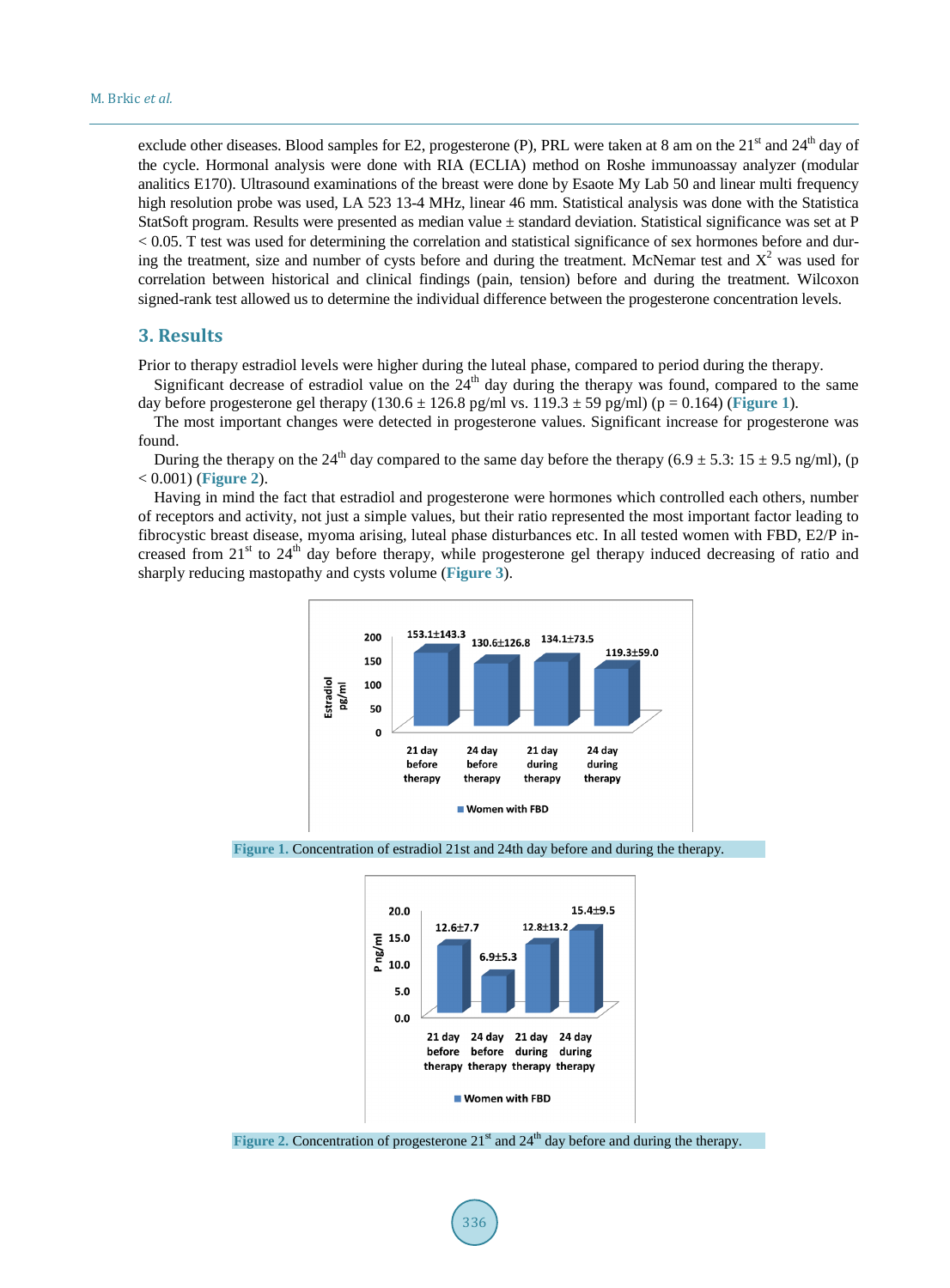During the therapy statistically significant decreased in mastalgia and tension were found during sixth month of therapy (p < 0.001) (**[Figure](#page-3-1) 4**).

<span id="page-3-0"></span>During the therapy average cyst size had significantly decreased from 8.3 mm to 5 mm during only six months, but more important was the reduction of median cyst number from 7 to 2.8 during only 3 months of therapy  $(p < 0.001)$  (**[Figure](#page-3-2) 5**).



<span id="page-3-1"></span>**Figure 3.** E<sub>2</sub>/P ratio on 21<sup>st</sup> and 24<sup>th</sup> cycle days before and during the therapy.



<span id="page-3-2"></span>**Figure 4.** Pain and tension (%) during luteal phase before and during the therapy.



**Figure 5.** Number and size of cysts before and during the therapy.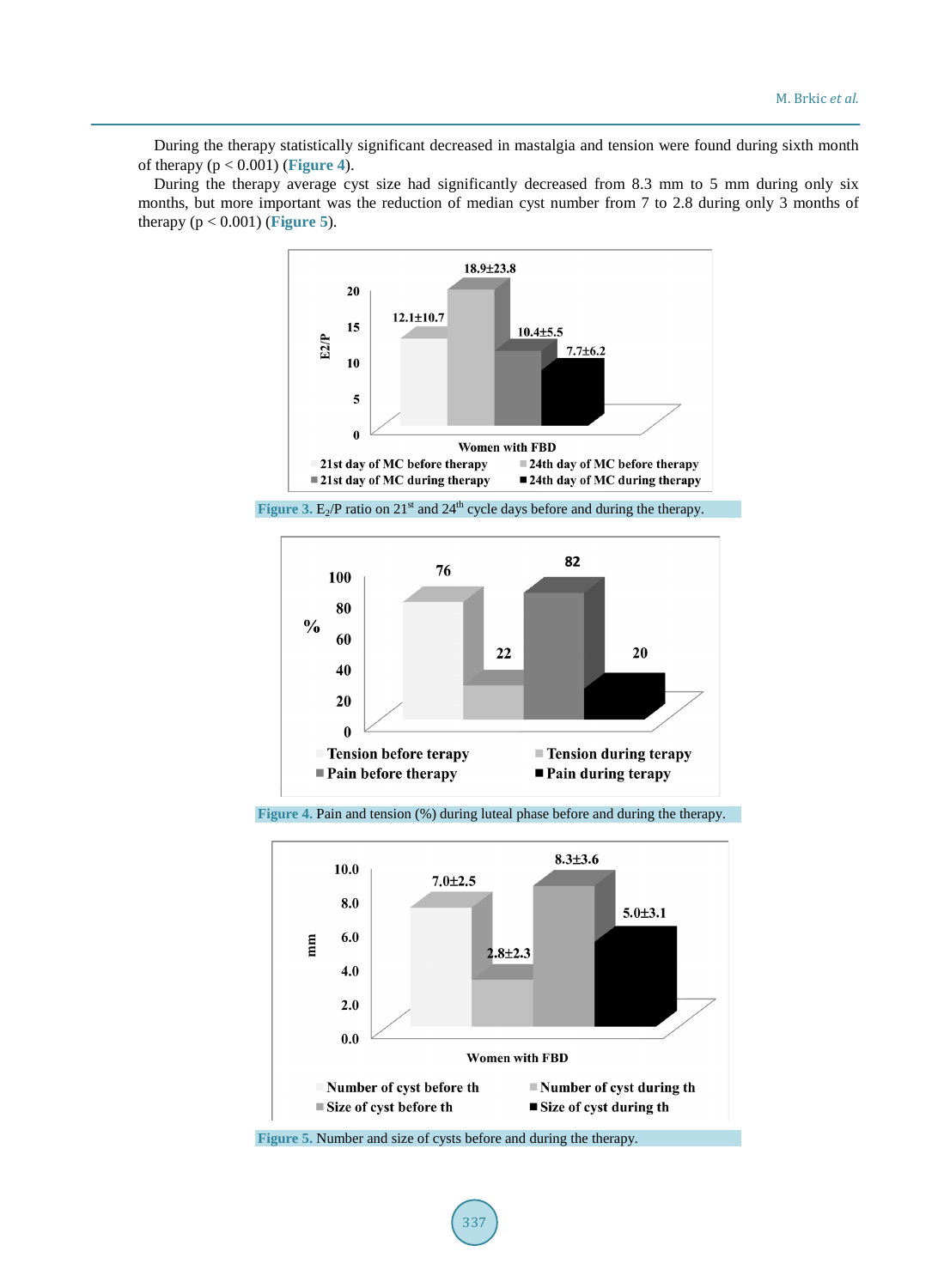#### **4. Discussion**

The most important factor in etiology of FBD were dynamic changes and correlations of E<sub>2</sub>/P influenced by many other hormones (prolactin, insulin etc.) and growth factors. Only more detailed studies detecting more samples of estradiol and progesterone during the luteal phase, could confirm this. Some studies previously confirmed that fibrocystic breast disease occurred due to disbalance between high estradiol concentration and low progesterone concentrations during the luteal phase [\[2\].](#page-6-1) Other studies found no correlation between FBD and cyclic mastalgia with progesterone insufficiency during the luteal phase of menstrual cycle [\[12\].](#page-6-10) However these studies had  $E_2/P$  determined only during the 21<sup>st</sup> day of the cycle and no dynamic changes were followed up during luteal phase. Due to insufficient data conclusion was not a correct one.

It was known that estradiol affect the breast lesion proliferation. It influenced on cell proliferation and differentiation during the cell cycle. It was likely that in benign proliferative breast disease steroid hormones antagonized cell differentiation and apoptosis. Dysregulation of this process lead to fibrocystic changes manifesting as thickening [\[13\].](#page-6-11)

Sixty years after the progesterone discovery its complete way of action is still controversial in breasts. Unfortunately, many studies based their data on detecting only serum analysis of estradiol and progesterone. In the breast tissue local concentration of estradiol is 20 time higher than in the circulation! So, the relation between  $E_2$ and P was being even higher!

Recent research showed that during the physiological increase of endogenous progesterone during the luteal phase, there was a decrease of breast epithelial cell proliferation [\[14\].](#page-6-12) Histological studies found an increase of breast cell apoptosis during the first 24 hours of luteal phase when a level of progesterone was increasing too. After that, there was significant decrease of number of apoptotic breast cells [\[15\]](#page-6-13) [\[16\].](#page-6-14) Chang and associates tested the effects of estrogen and progesterone in woman before the breast surgery in double blind, placebo controlled study where patients were treated with placebo, estrogen and transdermal progesterone 10 - 13 days before the surgery. Estrogen had an impact on increase rate of breast cell proliferation by 230%, while progesterone had an impact on decrease rate of cell proliferation by 400%. When given together with estradiol, progesterone inhibited estrogen induced breast cell proliferation [\[17\],](#page-6-15) what was coherent with the results of our study. Similarly, in randomized, double blind study, Foidart and associates also showed that progesterone decreased breast cell proliferation previously triggered by estradiol [\[18\].](#page-6-16)

In most of the studies, changed relation between  $E_2$  and P during the luteal phase was not investigated, only absolute values were taken. This study confirmed the great importance of  $E_2/P$  during the luteal phase, as the etiological factor for FBD. Changing the  $E_2/P$  ratio was the key factor for treating women with FBD, cyst reduction and cessation of mastalgia.

Complex breast cysts with a less than 2% risk for malignant disease, are marked as BIRADS 3 category, and could be followed [\[19\]](#page-6-17) [\[20\],](#page-6-18) whereas more complex cysts with intracystic Doppler effect and more complex echo characteristics with a risk for malignancy more than 2%, required biopsy [\[21\]](#page-7-0) [\[22\].](#page-7-1) Having of all this in mind, ultrasound method was considered relevant for simple cyst diagnosis before and during the treatment in our study. More significant decrease of cysts number and the size can be explained with decrease of the  $E_2/P$  ratio, during the luteal phase.

For a long time, the transdermal approach is known to be a successful alternative to conventional therapy, including oral therapy. Progesterone was a first hormone tested as a local therapy of benign breast diseases [\[23\].](#page-7-2) Progesterone limited proliferative action of estrogen on the breast tissue [\[24\].](#page-7-3)

Also, progesterone had natriuretic effect due to suppression of renal tubular reabsorption and increase of cell filtration, which prevented retention of liquid within a breast gland component and subsequently prevented occurrence of pain syndrome (mastalgia and mastodynia). In addition, transdermal application of progesterone had an effect on vascular network by decrease the capillary permeability and subsequent breast tissue edema. All those, consequently decreased the occurrence of mastalgia symptoms what was confirmed in this study.

The majority of authors found correlations between mastalgia and reproductive period, which was in accordance with our study [\[25\].](#page-7-4)

During that period woman was most exposed to the hormonal fluctuations. Clinical mastalgia, like pain and breast tension usually occured within a third or fourth decade of life and symptoms continue. Usually, they begun during the luteal phase of a menstrual cycle, with increasing of intensity during the midluteal phase and disappear at the beginning of the menstruation [\[26\]](#page-7-5) [\[27\].](#page-7-6) In only 14% of women with this problem, symptoms spontaneously resolved. Moreover, in 42% of the women symptoms started during the climacterium, period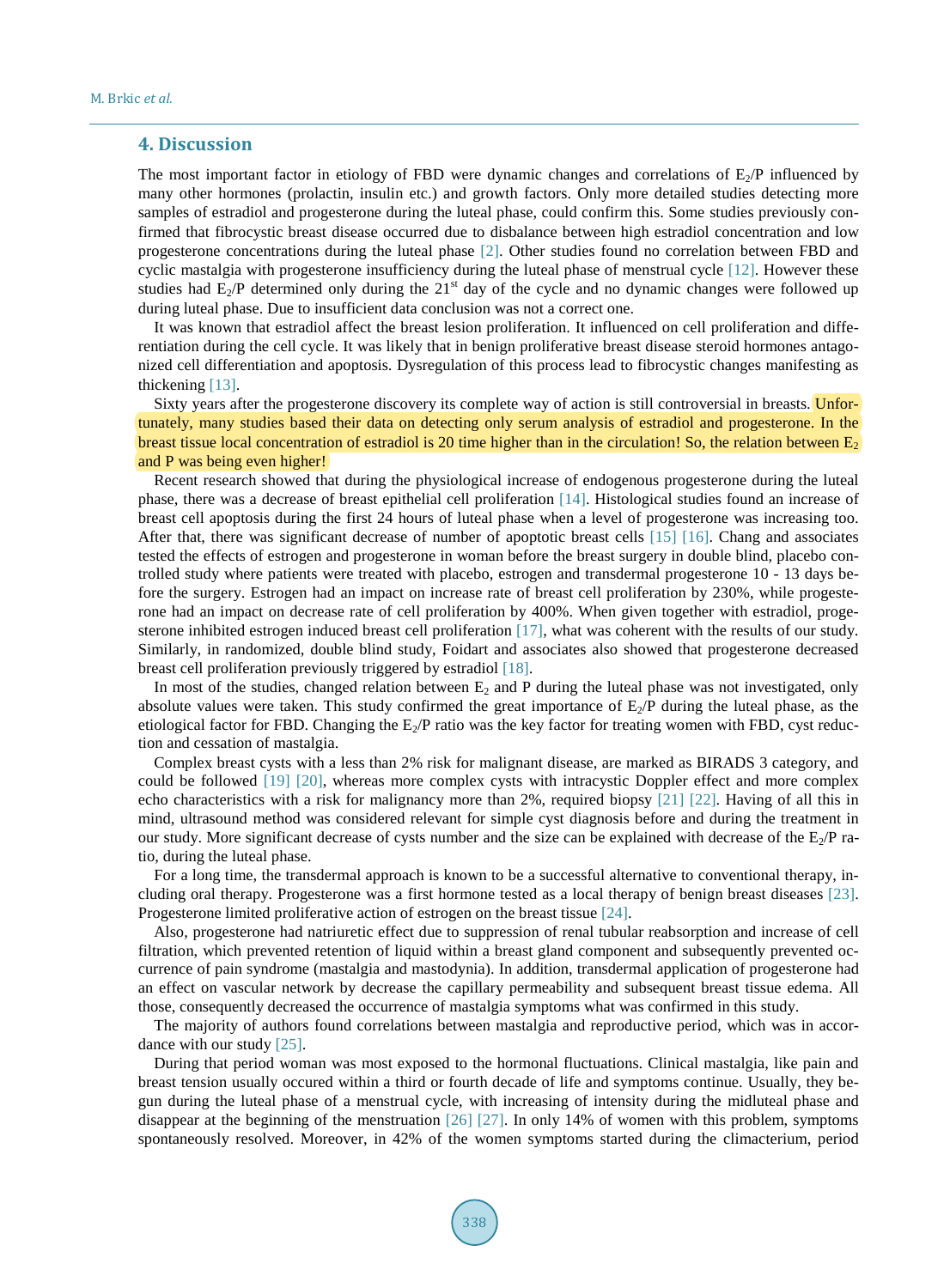preceding the menopause, characterized by the anovulatory cycles, hypoprogesteronemia and normal or higher estradiol levels, confirming the importance of  $E_2/P$  ratio. Davies suggested non-pharmacological and pharmacological measures for symptom alleviatio[n \[28\]](#page-7-7) [\[29\].](#page-7-8)

Multicentric research was conducted in women who received medroxyprogesterone acetate (Depo-Provera) for contraception purposes, versus control group without the treatment. Significantly lower occurrence of breast pain (9%) figured out in women who used Depo-Provera versus control group (21%) [\[30\].](#page-7-9)

In double blind study, Winkler *et al*. treated 31 women with mastopathy with medrogesterone or dydrogesterone (10 mg/day) from  $14<sup>th</sup>$  to  $25<sup>th</sup>$  day of the cycle for 6 cycles. They concluded that cyclic use of low dose of progestin shown to be effective and reliable therapy for mastodynia and mastopathy. In more than 50% of patients it was found improvement of objective parameters . The improvement was especially noted in women with low levels of progesterone in the second half of the cycle. After 6 cycle therapy, 75% of patients treated with dydrogesterone and 86% of patients treated with medrogesterone did not have breast pain. Our study correlated with this data, since 60% of patients who used transdermal progesterone gel did not feel the breast pain and tension [\[31\].](#page-7-10)

Limitations of our study are the number of patients as well as lack of randomization in a prospective manner. Therefore, the same women were used as a control group (before the therapy) and as a study group (after the therapy).

Recently this type of fibrocystic breast disease and mastalgia treatment was very common in France. Some random control "cross-over" studies did not find such a significant improvement with this type of the therapy versus placebo group [\[32\].](#page-7-11) However, in double blind study in Italy it was noted that the use of micronized progesterone vaginal cream decreased breast pain by 64.9% in patients with mastalgia versus 22% in control group [\[33\].](#page-7-12)

Use of OC pills was not connected with benign proliferative breast disease unless there was a very low level of estrogen and progesterone in contraceptive pills in the range 20 - 30 mcg [\[10\]](#page-6-8) [\[34\].](#page-7-13) 

It was also important relative  $E_2/P$  ratio, which has not been previously discussed in the studies. Study of Carbonaro concluded the same as earlier clinical trials, that in women who used hormonal contraceptive preparations there was no development of new benign breast changes nor worsening of preexisting, so the neutral effect was shown. However, there was a mastodynia reduction in patients who used OC for 36 months [\[35\].](#page-7-14) In our study, use of progesterone local therapy for 6 months showed no solid benign or malignant thickening, which was in accordance with the above mentioned research. Researchers agreed that natural estrogens and progesterone should be used due to less negative effect on breast.

#### **5. Conclusion**

During the local progesterone gel therapy mastalgia mastodynia, average size and cyst number, had significantly decreased and disappeared. The value of this study was paying attention on dynamic changes of  $E_2/P$  ratio during the luteal phase, being the most important etiological factor for FBD. Including local progesterone gel, many unnecessary surgical cysts removal could be prevented. Understanding of FBD etiology showed completely new way of preserving women's health.

#### **Acknowledgements**

The authors owe special thanks to Professor Svetlana Vujovic who generously helped with her experience and knowledge in creating and writing of this paper!

#### **Conflicts of Interest**

The authors declare that no conflicts of interest exist.

#### **Funding**

No funding has been received for the conduct of this study and/or preparation of this manuscript.

# **Ethical Approval**

Research was conducted according to ethical principles, and was approved by The Ethics Committee Faculty of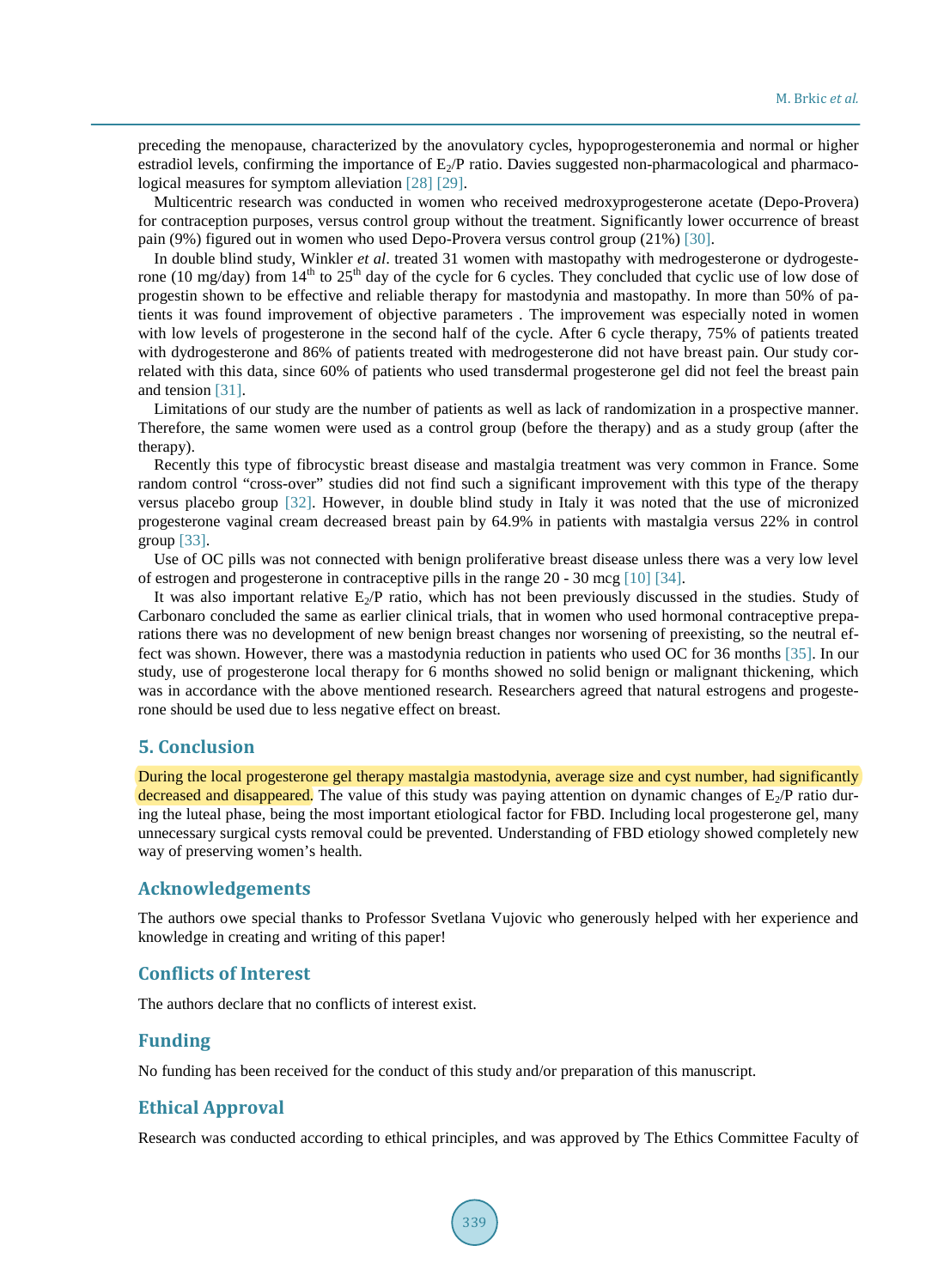medicine, University of Belgrade in 2012, reference number 29/XI–8.

#### **References**

- <span id="page-6-0"></span>[1] Marchant, D.J. (2002) Benign Breast Disease. *Obstetrics & Gynecology Clinics of North America*, **29**, 1-20. [http://dx.doi.org/10.1016/S0889-8545\(03\)00048-2](http://dx.doi.org/10.1016/S0889-8545(03)00048-2)
- <span id="page-6-1"></span>[2] Valea, F.A. and Katz, V.L. (2007) Breast Diseases: Diagnosis and Treatment of Benign and Malignant Disease. In: Katz, V.L., Lentz, G.M., Lobo, R.A., Gershenson, D.M., Eds., *Comprehensive Gynecology*, 5th Edition, Pa. Mosby Elsevier, Philadelphia.<http://dx.doi.org/10.1016/B978-0-323-02951-3.50018-2>
- <span id="page-6-2"></span>[3] Wipych, K., Kuzlik, R. and Wipyh, P. (2002) Hormonal Abnormalities in Women with Breast Cyst. *Ginekologia Polska*, **73**, 1117-1125.
- <span id="page-6-3"></span>[4] Walsh, P.V., Bulbrook, R.D., Stell, P.M., Wang, D.Y., McDicken, I.W. and George, W.D. (1984) Serum Progesterone Concentration during the Luteal Phase in Women with Benign Breast Disease. *European Journal of Cancer and Clinical Oncology*, **20**, 1339-1343. [http://dx.doi.org/10.1016/0277-5379\(84\)90051-8](http://dx.doi.org/10.1016/0277-5379(84)90051-8)
- <span id="page-6-4"></span>[5] Katz, V.L. and Dotters, D. (2012) Breast Diseases: Diagnosis and Treatment of Benign and Malignant Disease. In: Katz, V.L., Lentz, G.M., Lobo, R.A., Gershenson, D.M., Eds., *Comprehensive Gynecology*, 6th Edition, Elsevier Mosby, Philadelphia.
- <span id="page-6-5"></span>[6] Plu-Bureau, G., Le, M.G., Sitruk-Ware, B. and Thalabard, J.С. (2006) Cyclical Mastalgia and Breast Cancer Risk: Results of a French Cohort Study. *Cancer Epidemiology*, *Biomarkers & Prevention*, **15**, 1229-1231. <http://dx.doi.org/10.1158/1055-9965.EPI-05-0745>
- <span id="page-6-6"></span>[7] Graham, J.D. and Clarke, C.L. (1997) Physiological Action of Progesterone in Target Tissues. *Endocrine Reviews*, **18**, 502-519[. http://dx.doi.org/10.1210/er.18.4.502](http://dx.doi.org/10.1210/er.18.4.502)
- [8] Clarke, C.L. and Sutherland, R.L. (1990) Progestin Regulation of Cellular Proliferation. *Endocrine Reviews*, **11**, 266- 301[. http://dx.doi.org/10.1210/edrv-11-2-266](http://dx.doi.org/10.1210/edrv-11-2-266)
- <span id="page-6-7"></span>[9] Yu, S., Lee, M., Shin, S. and Park, J.-S. (2001) Apoptosis Induced by Progesterone in Human Ovarian Cancer Cell Line SNU. *Journal of Cellular Biochemistry*, **82**, 445-451. <http://dx.doi.org/10.1002/jcb.1171>
- <span id="page-6-8"></span>[10] Sitruk-Ware, R. and Plu-Bureau, G. (2000) Epidemiology and Treatment of Benign Breast Disease: Effect of Progestins on Breast Disease. In: Sitruk-Ware, R. and Mishelle Jr., D.R., Eds., *Progestins and Antiprogestins in Clinical Practice*, Marcel Dekker, New York, 327-340.
- <span id="page-6-9"></span>[11] Vessey, M. and Yeates, D. (2007) Oral Contraceptives and Benign Breast Disease: An Update of Findings in a Large Cohort Study. *Contraception*, **76**, 418-424. <http://dx.doi.org/10.1016/j.contraception.2007.08.011>
- <span id="page-6-10"></span>[12] Kumar, S., Mansel, R.E., Wilson, D.W., Read, G.F., Truran, P.L., Hughes, L.E. and Griffiths, K. (1986) Daily [Salivary](http://dx.doi.org/10.1002/bjs.1800730406)  Progesterone Levels in Cyclical Mastalgia Patients and Their Controls. *British Journal of Surgery*, **73**, 260-263. <http://dx.doi.org/10.1002/bjs.1800730406>
- <span id="page-6-11"></span>[13] Thomas, E.R., Abdissa, N., Chlebowski, R.T., Lasser, N.L., McTiernan, A., Schenken, R.S., *et al*. (2008) Estrogen plus Progestin and Risk of Benign Proliferative Breast Disease. *Cancer Epidemiology*, *Biomarkers & Prevention*, **17**, 2337-2343.<http://dx.doi.org/10.1158/1055-9965.EPI-08-0380>
- <span id="page-6-12"></span>[14] Campagnoli, C., Clavel-Chapelon, F., Kaaks, R., Peris, C. and Berrino, F. (2005) Progestins and Progesterone in Hormone Replacement Therapy and the Risk of Breast Cancer. *The Journal of Steroid Biochemistry and Molecular Biology*, **96**, 95-108. <http://dx.doi.org/10.1016/j.jsbmb.2005.02.014>
- <span id="page-6-13"></span>[15] Söderqvist, G., Isaksson, E., Von Schoulz, B., *et al*. (1997) Proliferation of Breast Epithelial Cells in Healthy Women during the Menstrual Cycle. *American Journal of Obstetrics & Gynecology*, **176**, 123-128. [http://dx.doi.org/10.1016/S0002-9378\(97\)80024-5](http://dx.doi.org/10.1016/S0002-9378(97)80024-5)
- <span id="page-6-14"></span>[16] Ferguson, D.J. and Anderson, T.J. (1981) Morphological Evaluation of Cell Turnover in Relation to the Menstrual Cycle in the "Resting" Human Breast. *British Journal of Cancer*, **44**, 177-181. <http://dx.doi.org/10.1038/bjc.1981.168>
- <span id="page-6-15"></span>[17] Chang, K.J., Lee, T.T., Linares-Cruz, G., Fournier, S. and de Lignieres, B. (1995) Influences of Percutaneous Administration of Estradiol and Progesterone on Human Breast Epithelial Cell Cycle *in Vivo*. *Fertility and Sterility*, **63**, 785-791.
- <span id="page-6-16"></span>[18] Foidart, J.M., Colin, C., Denoo, X., Desreux, J., Béliard, A., Fournier, S. and de Lignières, B. (1998) Estradiol and Progesterone Regulate the Proliferation of Human Breast Epithelial Cells. *Fertility and Sterility*, **69**, 963-969. [http://dx.doi.org/10.1016/S0015-0282\(98\)00042-9](http://dx.doi.org/10.1016/S0015-0282(98)00042-9)
- <span id="page-6-17"></span>[19] Berg, W.A., Campassi, C.I. and Loffe, O.B. (2003) Cystic Lesions of the Breast: Sonographic-Pathologic Correlation. *Radiology*, **227**, 183-191. <http://dx.doi.org/10.1148/radiol.2272020660>
- <span id="page-6-18"></span>[20] Venta, L.A., Kim, J.P., Pelloski, C.E. and Morrow, M. (1999) Management of Complex Breast Cysts. *AJR American Journal of Roentgenology*, **173**, 1331-1336. <http://dx.doi.org/10.2214/ajr.173.5.10541113>